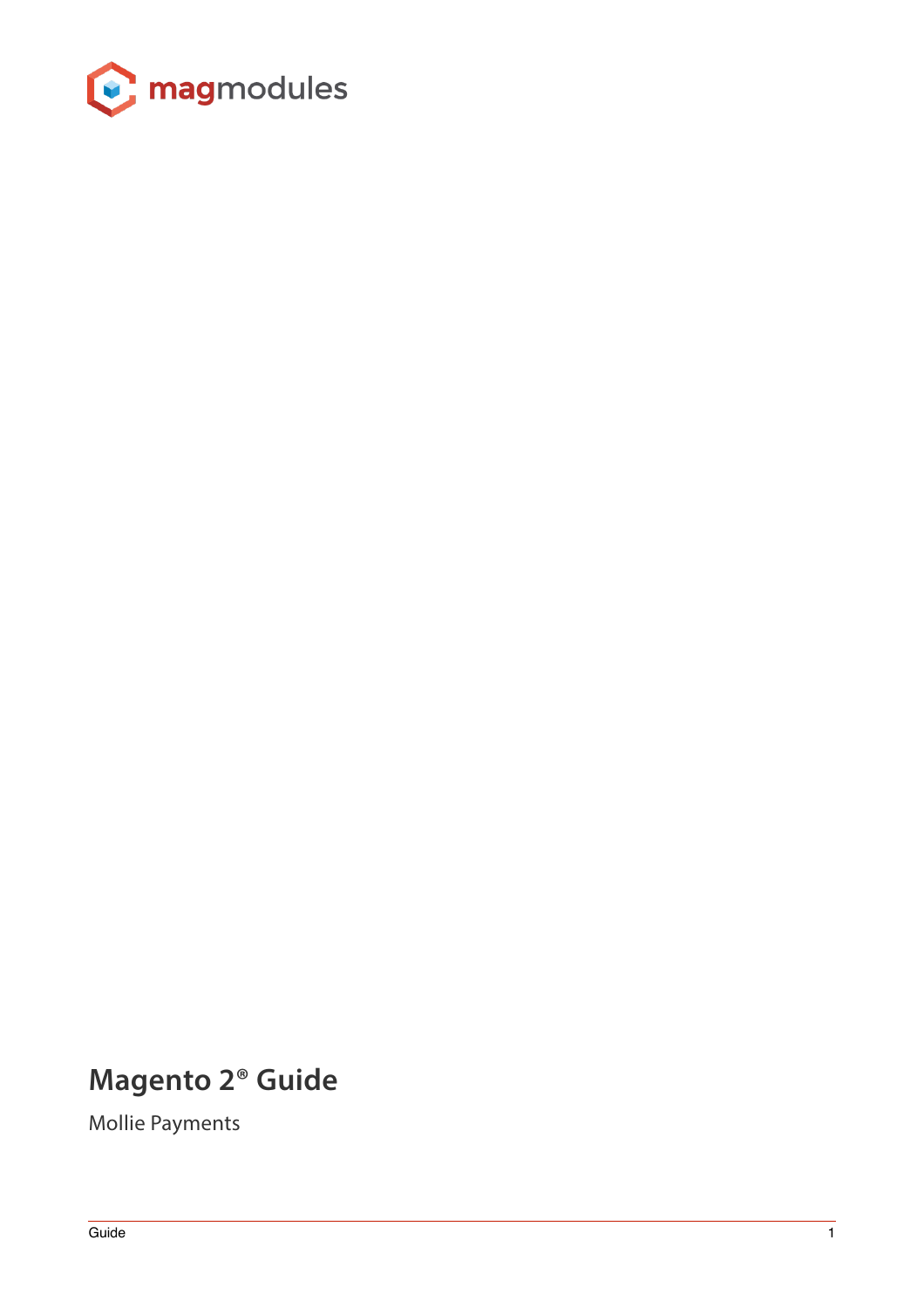# **Mollie Payments**

Thank you for choosing a Magmodules extension for your Magento® store. This is the manual for installing the Magento® 2 Plugin. Before you start up the installation process, we recommend that you make a backup of your webshop files, as well as the database.

There are 2 different methods to install the Magento® 2 extension.

- 1. Install by using Composer
- 2. Install by using the Magento® Marketplace (not yet available)

Click [here](https://www.magmodules.eu/terms.html) to open the page with the terms and (license) conditions of the extensions/software of Magmodules V.O.F., registered at the Kamer van Koophandel with number: 59730404, trading as Magmodules.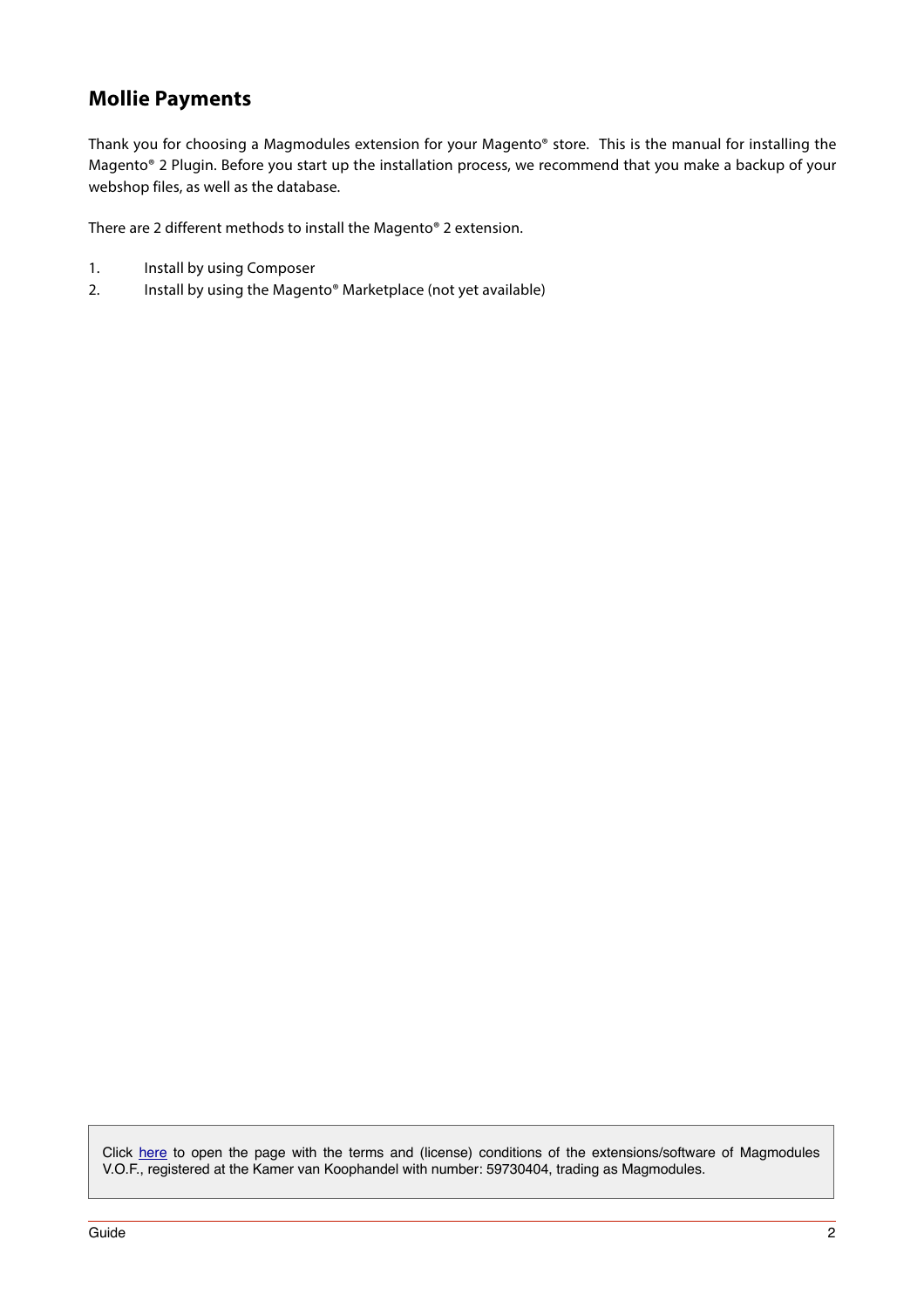# **Installation using Composer**

Magento® 2 use the Composer to manage the module package and the library. Composer is a dependency manager for PHP. Composer declare the libraries your project depends on and it will manage (install/update) them for you.

Check if your server has composer installed by running the following command:

#### **composer –v**

If your server doesn't have the composer install, you can easily install it. https://getcomposer.org/doc/00-intro.md#installation-linux-unix-osx

#### **Step-by-step to install the Magento® 2 extension by Composer:**

- 1. Run the ssh console.
- 2. Locate your Root
- 3. Install the Magento® 2 extension
- 4. Cache and Deploy

1.Run your SSH Console to connect to your Magento® 2 store

2.Locate the root of your Magento® 2 store.

3.Enter the command line in your Root and wait as composer will download the extension for you:

# **composer require mollie/magento2**

4.When it's finished you can clean the caches and deploy the content in your Magento® environment using the following command line;

# **php bin/magento setup:upgrade**

#### **php bin/magento cache:clean**

If Magento® is running in production mode, deploy the static content:

#### **php bin/magento setup:static-content:deploy**

After the installation. Go to your Magento® admin portal, to 'Stores' > 'Configuration' > 'Sales' > 'Payment Methods' > 'Mollie Payments'

#### **Requirements**

This extension requires the Mollie API client for PHP. When using composer this will be installed automatically.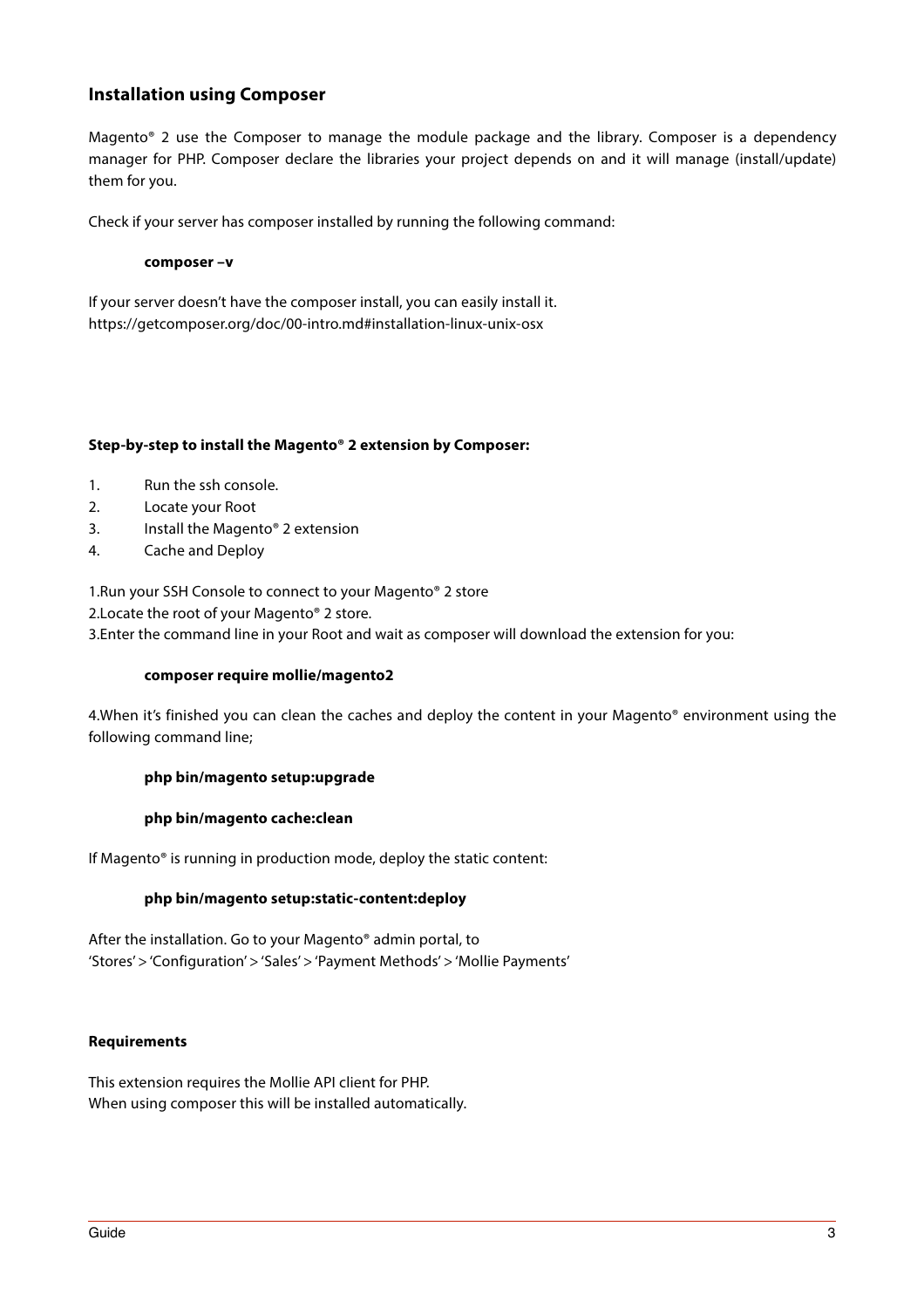# **Configure using the Magento® Marketplace (not yet available)**

Get your authentication keys Overview of Magento® authentication

The repo.magento.com repository, where Magento® 2 and third-party component Composer packages are stored, requires authentication. To provide secure authentication, we enable you to generate a pair 32-character authentication tokens you can use to access the repository. You generate, access, and can also delete or regenerate your keys using Magento® Marketplace.

# **To get your authentication keys:**

- 1. Go to Magento® Marketplace.
- 2. Click Sign In and enter your login credentials.

- If you don't have a free account, click Create an Account.

- 3. After you log in, click My Access Keys.
- 4. Get your secure access keys on Magento® Marketplace
- 5. If you already have keys, use the Public Key as your user name and the Private Key as your password.
- 6. To create a new key pair, click Create a New Access Key.
- 7. When prompted, enter a descriptive name to identify the key pair.
- 8. Click Generate New.

Use the Public key as your user name and the Private key as your password.